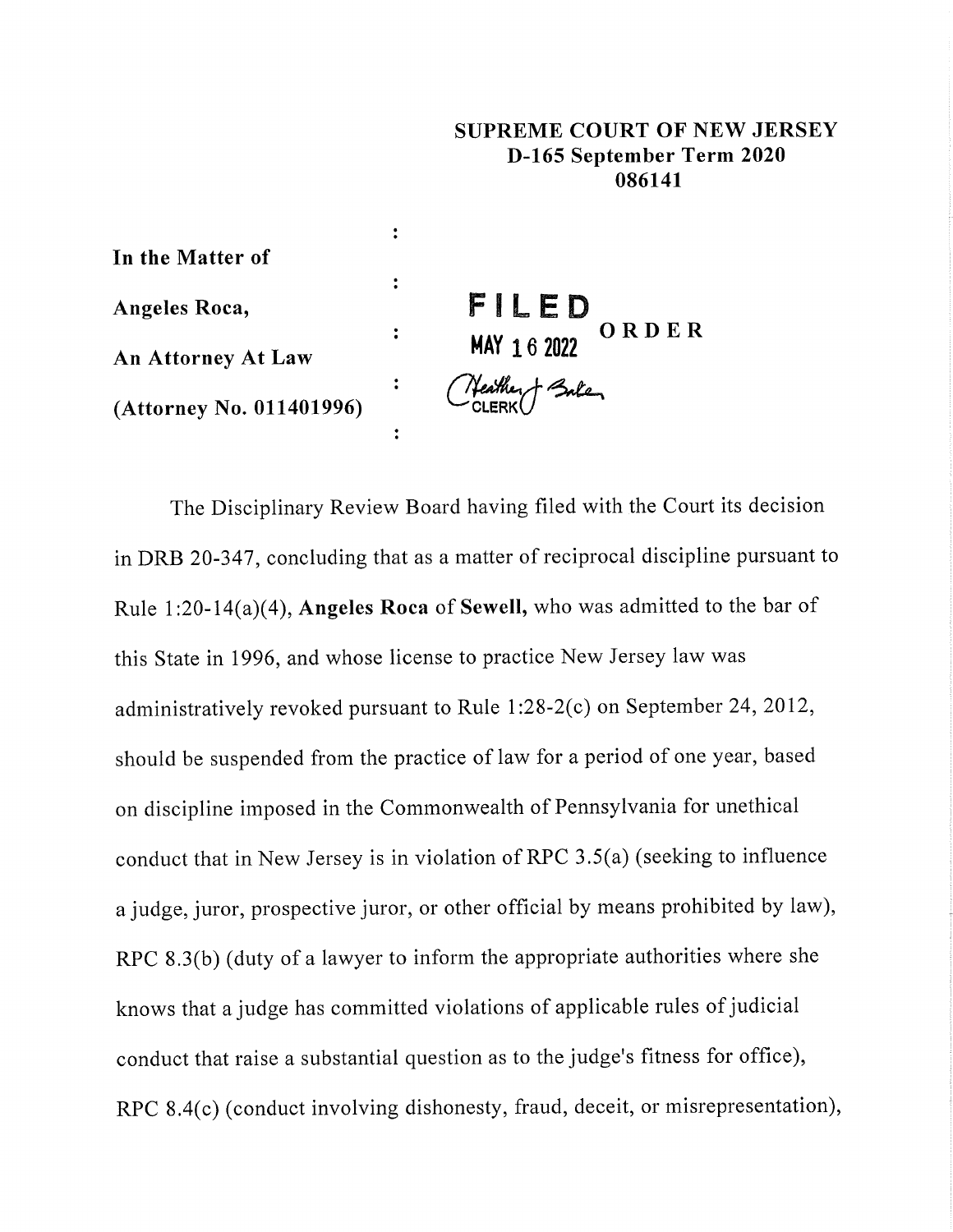RPC 8.4(d) (conduct prejudicial to the administration of justice), and RPC 8.4(f) (knowingly assisting a judge or judicial officer in conduct that is in violation of applicable rules of judicial conduct or other law);

And the Disciplinary Review Board having determined that in view of the administrative revocation of respondent's license to practice, the term of suspension should be deferred until such time as respondent may be readmitted to the bar of this State, and having further determined that respondent should be prohibited from seeking admission to appear pro hac vice before any New Jersey court or tribunal until further order of the Court;

And good cause appearing;

It is ORDERED that Angeles Roea shall not apply for readmission to the bar of this State in any manner for a period of one year, and until the further Order of the Court, effective immediately; and it is further

ORDERED that respondent shall not be admitted pro hac vice or in any other manner in any New Jersey proceeding until the further Order of the Court; and it is further

ORDERED that the entire record of this matter be made a permanent part of respondent's file as an attorney at law of this State; and it is further

ORDERED that respondent reimburse the Disciplinary Oversight Committee for appropriate administrative costs and actual expenses incurred in